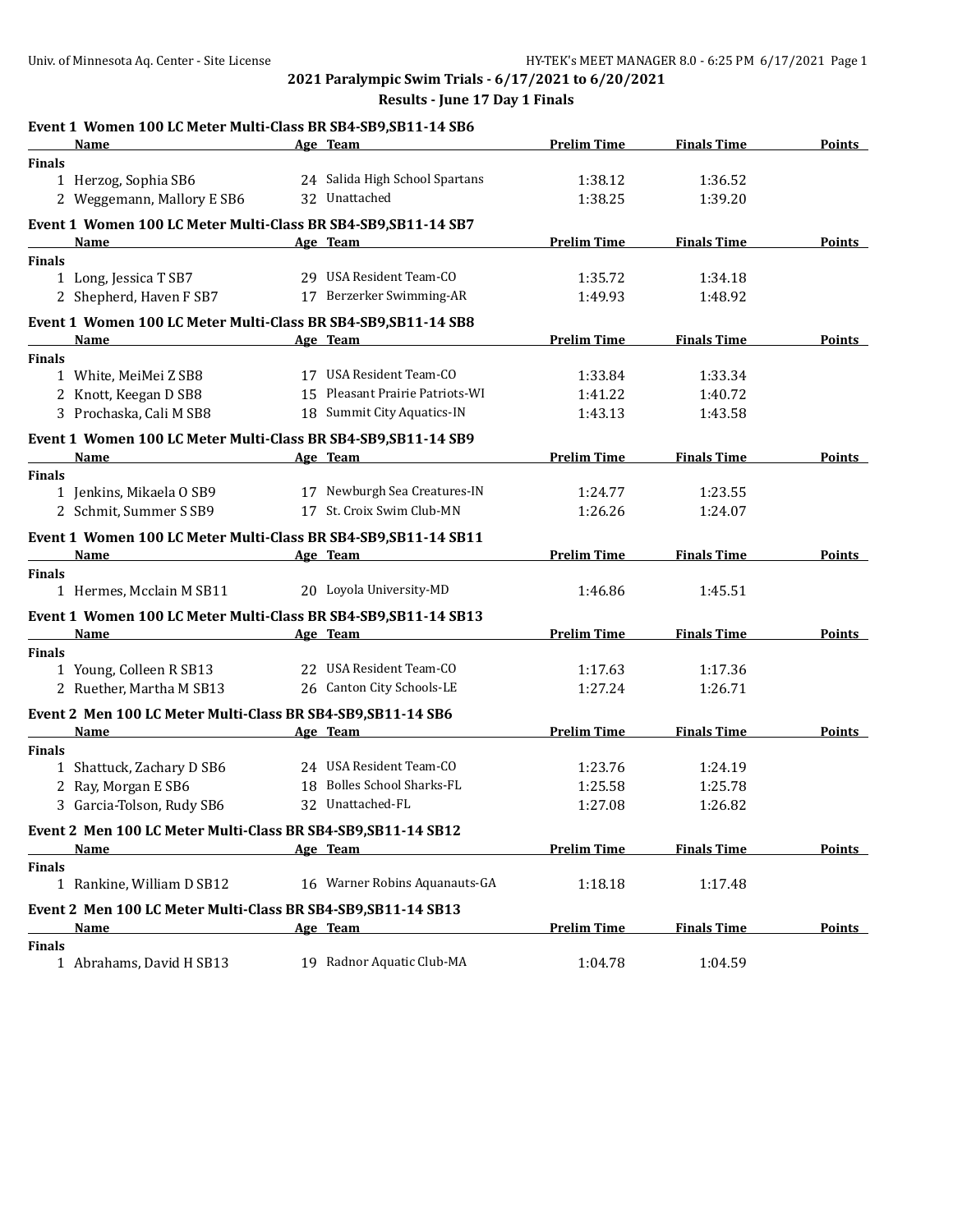**2021 Paralympic Swim Trials - 6/17/2021 to 6/20/2021**

## **Results - June 17 Day 1 Finals**

|               | Event 2 Men 100 LC Meter Multi-Class BR SB4-SB9, SB11-14 SB14 |                                      |                    |                    |               |
|---------------|---------------------------------------------------------------|--------------------------------------|--------------------|--------------------|---------------|
|               | Name                                                          | Age Team                             | <b>Prelim Time</b> | <b>Finals Time</b> | Points        |
| <b>Finals</b> |                                                               |                                      |                    |                    |               |
|               | 1 Basini, Jacob T SB14                                        | 22 Athletes Without Limits           | 1:20.23            | 1:15.24            |               |
|               | 2 Lovett, Jeff M SB14                                         | 17 Unattached-FL                     | 1:16.05            | 1:16.16            |               |
|               | 3 Pierce, Jonny T SB14                                        | 27 Los Angeles Peninsula Swimmers-CA | 1:21.24            | 1:20.80            |               |
|               | 4 Moss, Garner G SB14                                         | 28 Unattached-WI                     | 1:38.43            | 1:37.19            |               |
|               | Event 3 Women 50 LC Meter Multi-Class BR SB3 SB3              |                                      |                    |                    |               |
|               | Name                                                          | Age Team                             | <b>Prelim Time</b> | <b>Finals Time</b> | Points        |
| <b>Finals</b> |                                                               | 32 USA Resident Team-CO              |                    |                    |               |
|               | 1 Smith, Leanne E SB3                                         |                                      | 59.03              | 59.56              |               |
|               | Event 5 Women 100 LC Meter Multi-Class BK S2, S6-S14 S6       |                                      |                    |                    |               |
|               | Name                                                          | Age Team                             | <b>Prelim Time</b> | <b>Finals Time</b> | <b>Points</b> |
| <b>Finals</b> |                                                               |                                      |                    |                    |               |
|               | 1 Marks, Elizabeth A S6                                       | 30 USA Resident Team-CO              | 1:22.87            | 1:21.56            |               |
|               | Event 5 Women 100 LC Meter Multi-Class BK S2, S6-S14 S7       |                                      |                    |                    |               |
|               | Name                                                          | Age Team                             | <b>Prelim Time</b> | <b>Finals Time</b> | Points        |
| <b>Finals</b> |                                                               |                                      |                    |                    |               |
|               | 1 Weggemann, Mallory E S7                                     | 32 Unattached                        | 1:23.23            | 1:22.68            |               |
|               | 2 Gaffney, Julia K S7                                         | 20 USA Resident Team-CO              | 1:24.59            | 1:23.51            |               |
|               | 3 Coan, McKenzie R S7                                         | 24 USA Resident Team-CO              | 1:25.94            | 1:23.97            |               |
|               | 4 Lettenberger, Ahalya B S7                                   | 19 Rice University-GU                | 1:26.68            | 1:26.60            |               |
|               | Event 5 Women 100 LC Meter Multi-Class BK S2, S6-S14 S8       |                                      |                    |                    |               |
|               | Name                                                          | Age Team                             | <b>Prelim Time</b> | <b>Finals Time</b> | <b>Points</b> |
| <b>Finals</b> |                                                               |                                      |                    |                    |               |
|               | 1 Long, Jessica T S8                                          | 29 USA Resident Team-CO              | 1:21.51            | 1:20.11            |               |
|               | 2 Shepherd, Haven F S8                                        | 17 Berzerker Swimming-AR             | 1:28.24            | 1:27.39            |               |
|               | Event 5 Women 100 LC Meter Multi-Class BK S2, S6-S14 S9       |                                      |                    |                    |               |
|               | <b>Name</b>                                                   | Age Team                             | <b>Prelim Time</b> | <b>Finals Time</b> | <b>Points</b> |
| <b>Finals</b> |                                                               |                                      |                    |                    |               |
|               | 1 Aspden, Hannah E S9                                         | 20 Tac Titans-NC                     | 1:10.81            | 1:09.48            |               |
|               | 2 Smith, Lizzi A S9                                           | 24 Western Hills Athletic Club-ST    | 1:14.76            | 1:14.40            |               |
|               | 3 Knott, Keegan D S9                                          | 15 Pleasant Prairie Patriots-WI      | 1:18.67            | 1:18.50            |               |
|               | 4 Crook, Alyssia G S9                                         | 22 USA Resident Team-CO              | 1:21.87            | 1:20.22            |               |
|               | 5 Morley, Elise S9                                            | 20 Adaptive Sports New England-NE    | 1:28.04            | 1:26.53            |               |
|               | Event 5 Women 100 LC Meter Multi-Class BK S2, S6-S14 S10      |                                      |                    |                    |               |
|               | <u>Name</u>                                                   | Age Team                             | <b>Prelim Time</b> | <b>Finals Time</b> | <b>Points</b> |
| <b>Finals</b> |                                                               |                                      |                    |                    |               |
|               | 1 Jenkins, Mikaela O S10                                      | 17 Newburgh Sea Creatures-IN         | 1:13.92            | 1:14.70            |               |
|               | 2 Kim, Audrey H S10                                           | 14 South Davis Aquatic Team-UT       | 1:21.03            | 1:19.60            |               |
|               | Event 5 Women 100 LC Meter Multi-Class BK S2, S6-S14 S11      |                                      |                    |                    |               |
|               | <b>Name</b>                                                   | Age Team                             | <b>Prelim Time</b> | <b>Finals Time</b> | <b>Points</b> |
| <b>Finals</b> |                                                               |                                      |                    |                    |               |
|               | 1 Hermes, Mcclain M S11                                       | 20 Lovola University-MD              | 1:32.05            | 1:30.47            |               |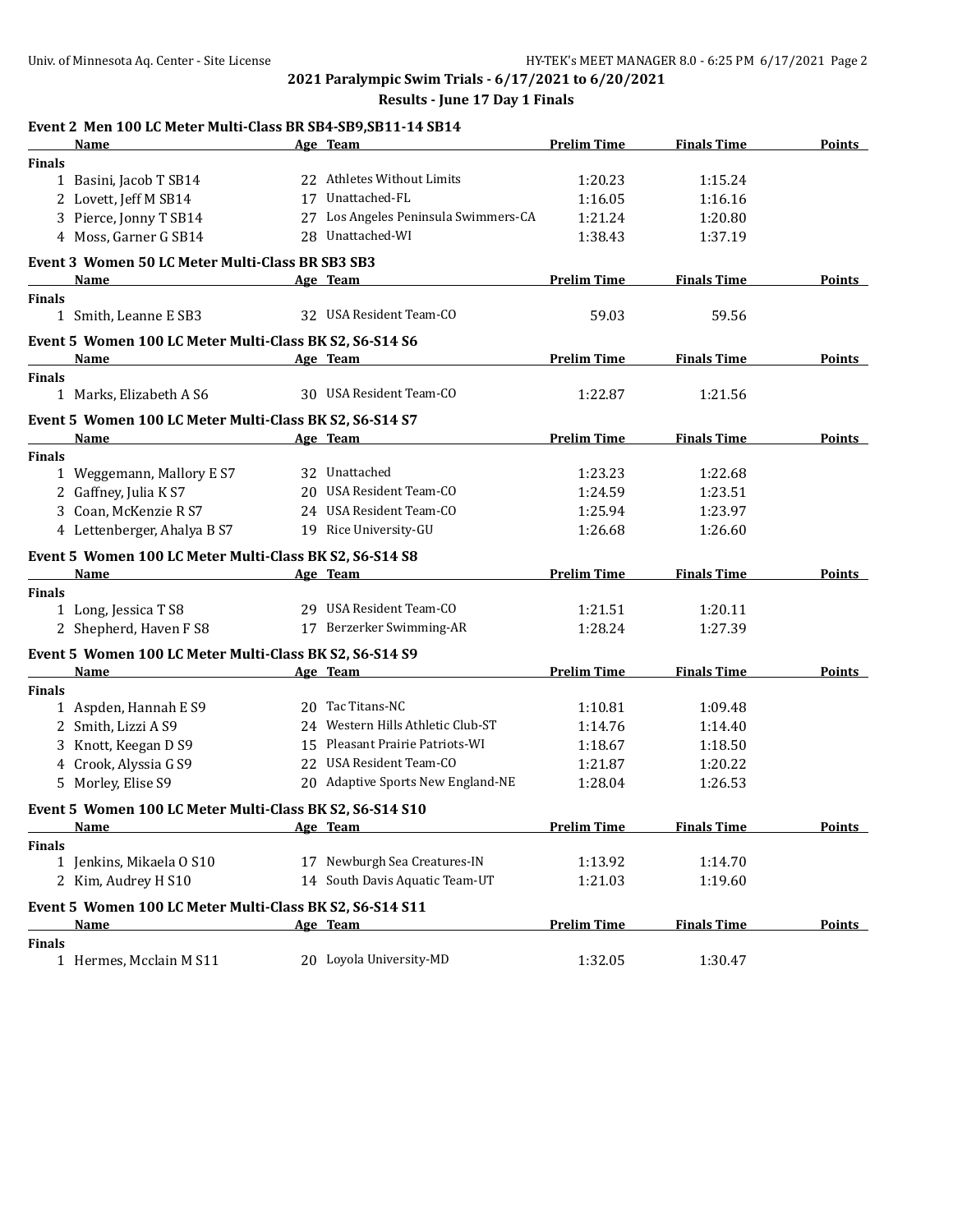**2021 Paralympic Swim Trials - 6/17/2021 to 6/20/2021**

**Results - June 17 Day 1 Finals**

|               | Event 5 Women 100 LC Meter Multi-Class BK S2, S6-S14 S13                                                                                                                                                                                               |                                      |                    |                    |               |
|---------------|--------------------------------------------------------------------------------------------------------------------------------------------------------------------------------------------------------------------------------------------------------|--------------------------------------|--------------------|--------------------|---------------|
|               | Name                                                                                                                                                                                                                                                   | Age Team                             | <b>Prelim Time</b> | <b>Finals Time</b> | Points        |
| <b>Finals</b> |                                                                                                                                                                                                                                                        |                                      |                    |                    |               |
|               | 1 Pergolini, Gia N S13                                                                                                                                                                                                                                 | 17 Dynamo Swim Club-GA               | 1:05.31            | 1:05.13            |               |
|               | Event 5 Women 100 LC Meter Multi-Class BK S2, S6-S14 S14                                                                                                                                                                                               |                                      |                    |                    |               |
|               | <b>Name</b>                                                                                                                                                                                                                                            | Age Team                             | <b>Prelim Time</b> | <b>Finals Time</b> | <b>Points</b> |
| Finals        |                                                                                                                                                                                                                                                        |                                      |                    |                    |               |
|               | 1 Cichocki, Leslie N S14                                                                                                                                                                                                                               | 32 Fmc Aquatic-IL                    | 1:16.48            | 1:16.34            |               |
|               | Event 6 Men 100 LC Meter Multi-Class BK S1-S2, S6-S14 S8                                                                                                                                                                                               |                                      |                    |                    |               |
|               | $\mathcal{L}^{\mathcal{L}}(\mathcal{L}^{\mathcal{L}})$ and $\mathcal{L}^{\mathcal{L}}(\mathcal{L}^{\mathcal{L}})$ and $\mathcal{L}^{\mathcal{L}}(\mathcal{L}^{\mathcal{L}})$ and $\mathcal{L}^{\mathcal{L}}(\mathcal{L}^{\mathcal{L}})$<br><b>Name</b> | Age Team                             | <b>Prelim Time</b> | <b>Finals Time</b> | Points        |
| Finals        |                                                                                                                                                                                                                                                        |                                      |                    |                    |               |
|               | 1 Griswold, Robert T S8                                                                                                                                                                                                                                | 24 USA Resident Team-CO              | 1:06.97            | 1:03.29            |               |
|               | 2 Torres, Matthew S8                                                                                                                                                                                                                                   | 19 USA Resident Team-CO              | 1:12.83            | 1:10.95            |               |
|               | 3 Peppersack, Joey P S8                                                                                                                                                                                                                                | 21 Mary Washington-VA/12+            | 1:12.02            | 1:11.05            |               |
|               | Event 6 Men 100 LC Meter Multi-Class BK S1-S2, S6-S14 S9                                                                                                                                                                                               |                                      |                    |                    |               |
|               | <b>Name</b>                                                                                                                                                                                                                                            | Age Team                             | <b>Prelim Time</b> | <b>Finals Time</b> | <b>Points</b> |
| <b>Finals</b> |                                                                                                                                                                                                                                                        |                                      |                    |                    |               |
|               | 1 Gelfand, David H S9                                                                                                                                                                                                                                  | 22 USA Resident Team-CO              | 1:08.40            | 1:08.13            |               |
|               | 2 Hill, Jamal J S9                                                                                                                                                                                                                                     | 26 Swim Uphill-CA                    | 1:15.93            | 1:12.37            |               |
|               | Event 6 Men 100 LC Meter Multi-Class BK S1-S2, S6-S14 S10                                                                                                                                                                                              |                                      |                    |                    |               |
|               | Name                                                                                                                                                                                                                                                   | Age Team                             | <b>Prelim Time</b> | <b>Finals Time</b> | Points        |
| <b>Finals</b> |                                                                                                                                                                                                                                                        |                                      |                    |                    |               |
|               | 1 Dutcher, Tye J S10                                                                                                                                                                                                                                   | 24 J Swim Club-AZ                    | 1:04.21            | 1:03.64            |               |
|               | 2 El Demerdash, Yaseen A S10                                                                                                                                                                                                                           | 17 Kansas City Blazers-MV            | 1:06.92            | 1:05.83            |               |
|               |                                                                                                                                                                                                                                                        |                                      |                    |                    |               |
|               | Event 6 Men 100 LC Meter Multi-Class BK S1-S2, S6-S14 S14                                                                                                                                                                                              |                                      |                    |                    |               |
|               | Name                                                                                                                                                                                                                                                   | Age Team                             | <b>Prelim Time</b> | <b>Finals Time</b> | Points        |
| <b>Finals</b> | 1 Egbert, Parker T S14                                                                                                                                                                                                                                 | 17 Team Greenville-SC                | 1:03.00            | 1:02.84            |               |
|               | 2 Lovett, Jeff M S14                                                                                                                                                                                                                                   | 17 Unattached-FL                     | 1:10.38            | 1:09.76            |               |
|               | 3 Pierce, Jonny T S14                                                                                                                                                                                                                                  | 27 Los Angeles Peninsula Swimmers-CA | 1:15.45            | 1:14.13            |               |
|               | 4 Greve, Jesse A S14                                                                                                                                                                                                                                   | 30 Gold Coast Masters-FG             | 1:17.75            | 1:15.25            |               |
|               | 5 Moss, Garner G S14                                                                                                                                                                                                                                   | 28 Unattached-WI                     | 1:15.90            | 1:16.02            |               |
|               |                                                                                                                                                                                                                                                        |                                      |                    |                    |               |
|               | Event 7 Women 50 LC Meter Multi-Class FLY S5-S7 S6                                                                                                                                                                                                     |                                      |                    |                    |               |
|               | <b>Name</b>                                                                                                                                                                                                                                            | Age Team                             | <b>Prelim Time</b> | <b>Finals Time</b> | <b>Points</b> |
| <b>Finals</b> |                                                                                                                                                                                                                                                        |                                      |                    |                    |               |
|               | 1 Marks, Elizabeth A S6                                                                                                                                                                                                                                | 30 USA Resident Team-CO              | 37.08              | 37.06              |               |
|               | 2 Herzog, Sophia S6                                                                                                                                                                                                                                    | 24 Salida High School Spartans       | 41.30              | 42.62              |               |
|               | Event 7 Women 50 LC Meter Multi-Class FLY S5-S7 S7                                                                                                                                                                                                     |                                      |                    |                    |               |
|               | <u>Name</u>                                                                                                                                                                                                                                            | Age Team                             | <b>Prelim Time</b> | <b>Finals Time</b> | <b>Points</b> |
| <b>Finals</b> |                                                                                                                                                                                                                                                        |                                      |                    |                    |               |
|               | 1 Weggemann, Mallory E S7                                                                                                                                                                                                                              | 32 Unattached                        | 35.46              | 33.95              |               |
|               | 2 Gaffney, Julia K S7                                                                                                                                                                                                                                  | 20 USA Resident Team-CO              | 36.19              | 35.98              |               |
|               | 3 Coan, McKenzie R S7                                                                                                                                                                                                                                  | 24 USA Resident Team-CO              | 37.46              | 36.78              |               |
|               | Event 8 Men 50 LC Meter Multi-Class FLY S5-S7 S5                                                                                                                                                                                                       |                                      |                    |                    |               |
|               | Name                                                                                                                                                                                                                                                   | Age Team                             | <b>Prelim Time</b> | <b>Finals Time</b> | <b>Points</b> |
| <b>Finals</b> |                                                                                                                                                                                                                                                        |                                      |                    |                    |               |
|               | 1 Karimi, Abbas S5                                                                                                                                                                                                                                     | 24 Refugee Team                      | 38.61              | 38.43              |               |